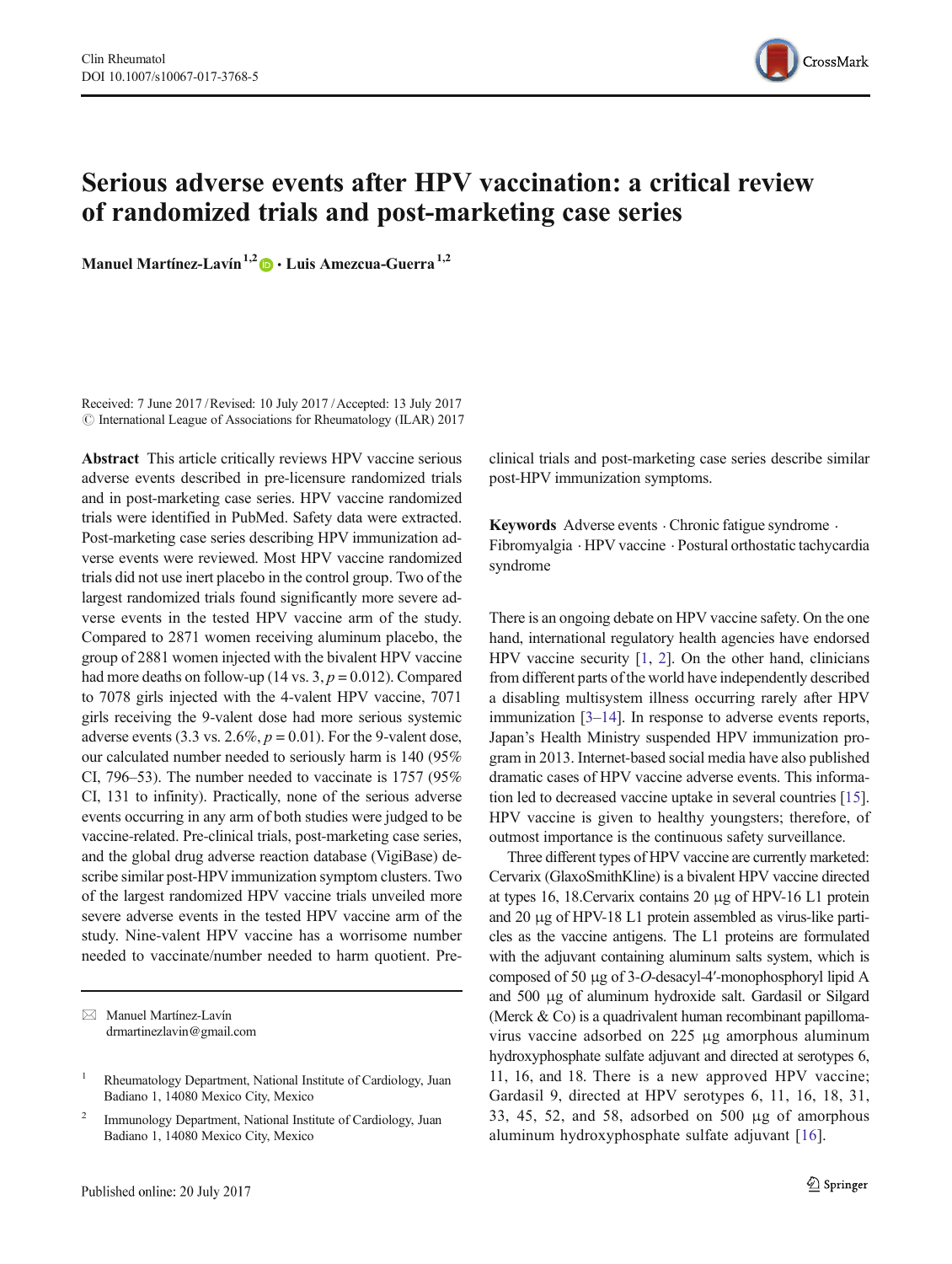This article critically reviews the adverse events, particularly those of serious nature, described in HPV vaccine prelicensure randomized studies as well as in post-marketing case series.

## **Methods**

Randomized controlled trials on HPV vaccine published up to January 31, 2017 were identified in PubMed with the keywords "HPV vaccine" and the filter "Clinical trial." Results were screened for randomized controlled trials testing any of the three currently licensed HPV vaccines. The following data were extracted from each randomized study: vaccine type, comparator composition, number of subjects in each arm of the study, gender, age range, adverse events, serious adverse events, vaccine-related serious adverse events, and most frequent adverse symptoms.

Serious adverse event is conventionally defined as any adverse event or adverse reaction that results in death, is lifethreatening, requires hospitalization or prolongation of existing hospitalization, results in persistent or significant disability or incapacity, or is a congenital anomaly or birth defect [\[17\]](#page-8-0).

Post-marketing adverse events case series were identified in PubMed with the keyword "HPV vaccine," linked to the diagnoses that have been associated to HPV vaccination; complex regional pain syndrome, fibromyalgia, chronic fatigue syndrome, postural orthostatic tachycardia syndrome, or ovarian failure. Post-marketing studies on HPV vaccine safety and international health authorities' stance in the matter were also analyzed.

#### **Results**

Table [1](#page-2-0) contains all reviewed HPV vaccine randomized trials [\[18](#page-8-0)–[33\]](#page-8-0). The relatively small HPV vaccine randomized double-blind studies did not find significantly increased systemic adverse events in the HPV vaccine group vs. the control group. These studies did not use inert placebo as comparator but rather an aluminum adjuvant or a previously licensed aluminum-containing vaccine (Table [1](#page-2-0)).

Only one quadrivalent HPV vaccine randomized doubleblind trial utilized inert saline placebo [[20](#page-8-0)]. In this trial, boys  $(n = 842)$  and girls  $(n = 939)$  from 9 to 15 years of age were given the quadrivalent HPV vaccine  $(n = 1184)$  or saline placebo ( $n = 597$ ). When describing efficacy outcomes, boys and girls were separately evaluated. When describing adverse events, they were analyzed in a single group. Safety data included 1165 individuals in the HPV vaccine group vs. 584 in the saline placebo group. The percentage of adverse events was 46.4% in the active ingredient group vs. 44.5% in the placebo group. The difference has no statistical significance. Our calculated  $2 \times 2$  contingency table is p value = 0.24. Serious adverse events occurred in 5 (0.4%) of HPVvaccinated subjects and none in the placebo group. None of the serious adverse events were considered vaccine-related. In the "[Discussion](#page-5-0)" section, the authors stated "Regardless of vaccination group, a higher proportion of girls than boys reported adverse experiences, although no formal comparisons between genders were performed" [\[20](#page-8-0)].

Nine-valent HPV vaccine was compared to saline placebo in only one randomized trial [\[32](#page-8-0)]. In this study, 608 females 12–26 years of age were compared to 305 who receive saline placebo. Systemic adverse events were more common in the 9-valent group (59.7 vs. 55.7% in the placebo group). But the difference was not significant (our calculated  $p$  value is 0.27).

The FDA webpage on approved products contains the results of several clinical trials in 3088 women from 8 to 26 years of age injected with Gardasil, compared to 3470 age matched women injected with placebo containing amorphous aluminum hydroxyl phosphate sulfate and to 320 women given saline placebo. Injection site swelling developed in 25.4% of women injected with Gardasil, 15.8% injected with aluminum placebo, and 7.3% receiving saline placebo. The intergroup differences are obvious [\[16](#page-8-0)].

The bivalent HPV vaccine-manufacturing company performed a pooled safety analysis of all trials comparing bivalent HPV vaccine vs. hepatitis A vaccine. Analysis comprised 29,953 girls and women. In all age groups, some solicited general symptoms reported during the 7-day period after each vaccine dose (fatigue, arthralgia myalgia, and others) were significantly higher in the HPV vaccine group when compared to those of the hepatitis A vaccine cohort [\[34](#page-8-0)].

Two of the largest HPV vaccine randomized trials did find significantly more severe adverse events in the tested vaccine group vs. the comparator group: The 4-year interim follow-up VIVIANE study safety analysis compared 2881 healthy women older than 25 years injected with the bivalent HPV vaccine vs. 2871 age-matched women injected with aluminum placebo [[29\]](#page-8-0). As expected in large randomized trials, both groups displayed remarkably similar baseline characteristics. General solicited symptoms during the 7-day post-vaccination period occurred more often in the HPV vaccine group (65%) than those in the control group (58%). Our calculated  $2 \times 2$  contingency table  $p$  value was <0.01. Vaccine-related general solicited symptoms during the 7-day post-vaccination period were also more frequent after HPV vaccination (41%) than those after placebo injection (36%)  $p < 0.001$ . Fourteen deaths occurred in the vaccine group vs. three deaths in the control group ( $p = 0.012$  by Fisher's exact test). None of the deaths were believed to be related to vaccination. One less death was reported in the 84-month follow-up VIVIANE study, a woman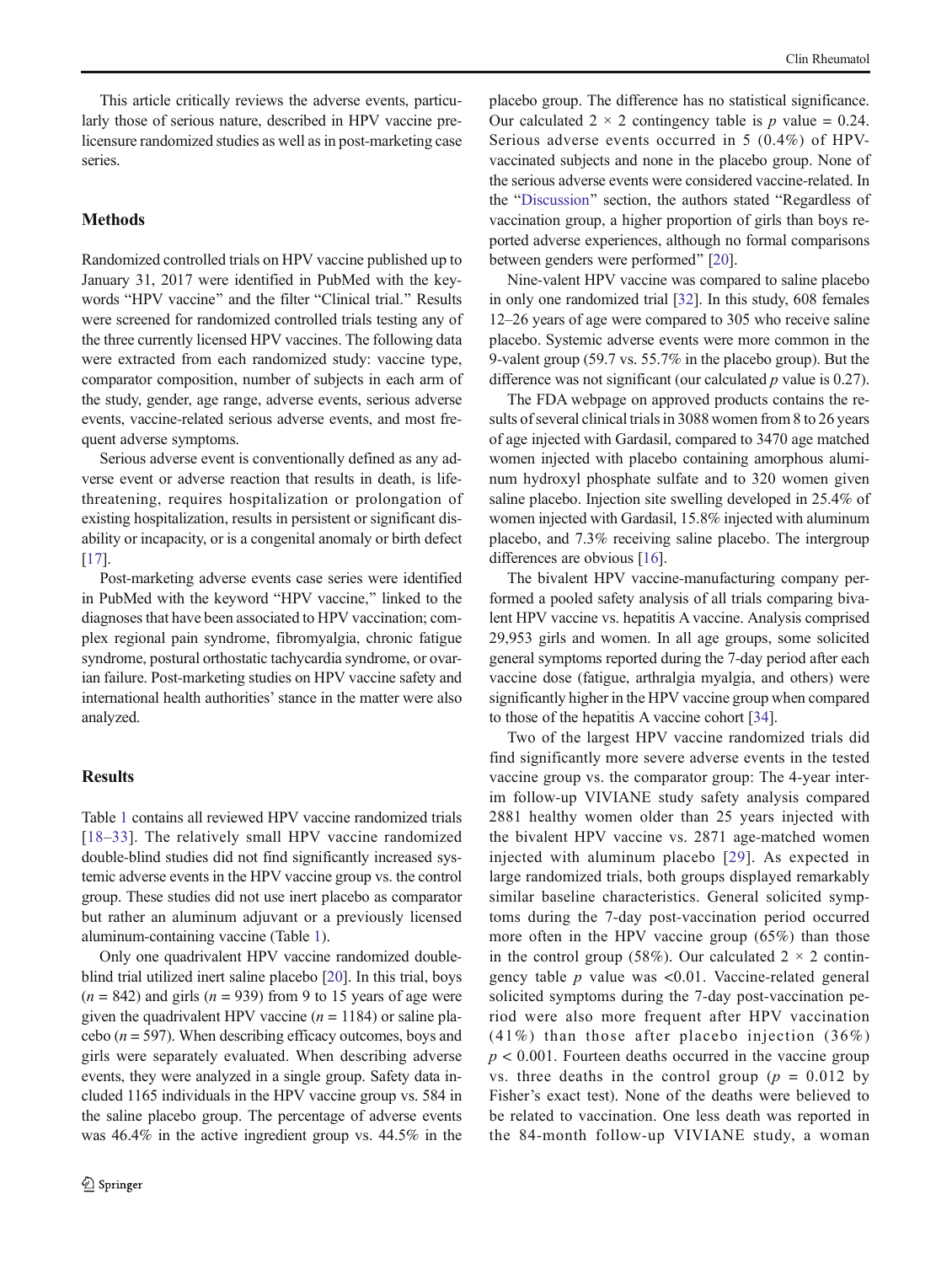<span id="page-2-0"></span>

| HPV vaccine randomized trials<br>Table 1      |                                                                                        |                                         |                                                                                                                      |                                                        |                                                                               |
|-----------------------------------------------|----------------------------------------------------------------------------------------|-----------------------------------------|----------------------------------------------------------------------------------------------------------------------|--------------------------------------------------------|-------------------------------------------------------------------------------|
| First author, publication year<br>(reference) | vaccine type $(2-4-9-$<br>participants number<br>placebo type<br>Age range.<br>valent) | Systemic adverse events<br>(%)          | Serious adverse events<br>$($ %)                                                                                     | Vaccine-related serious adverse<br>events              | Most frequent symptoms                                                        |
| Harper 2004 [18]                              | Age 15-25<br>$2V = 531$                                                                | $PI = 85.8$<br>86.2<br>$\mathbf H$<br>⋗ | $PI = 3.5$<br>4<br>$\mathsf{H}% _{0}\left( \mathcal{M}_{0}\right) =\mathsf{H}_{0}\left( \mathcal{M}_{0}\right)$<br>> | $PI = 0$<br>$\circ$<br>$\mathop{\rm II}\nolimits$<br>> | Headache, fatigue, gastrointestinal<br>symptoms                               |
| Villa 2005 [19]                               | Age 16-23<br>$4V = 272$<br>$AI = 538$                                                  | $PI = 69$<br>${\rm V}=69$               | $P1 = 1$<br>$\overline{1}$<br>>                                                                                      | $P1 = 0$<br>${\cal V}=0$                               | Headache                                                                      |
| Reisinger 2007 [20]                           | $4V = 1165$<br>Age 9-15<br>$AI = 274$                                                  | $PI = 44.5$<br>$V = 46.4$               | $P1 = 0$<br>5<br>$\overline{v}$                                                                                      | $P1 = 0$<br>$V = 0$                                    | Headache, fever, pharyngeal pain                                              |
| Garland Future I 2007 [21]                    | Saline = $584$<br>Age 16-24<br>$4V = 2673$                                             | $PI = 63.7$<br>$V = 65.3$               | $V = 1.8$<br>$= 1.7$<br>$\overline{a}$                                                                               | V < 0.1<br>$P1 = 0$                                    | Not described                                                                 |
| Muñoz 2009 [22]                               | Age 24-45<br>$4V = 1908$<br>$AI = 2672$                                                | $PI = 60.0$<br>$V = 59.2$               | $PI = 0.4$<br>$V = 0.2$                                                                                              | $P1 = 0$<br>$\circ$<br>$\overline{V}$                  | Not described                                                                 |
| Paavonen, PATRICIA trial 2009 [23]            | Age 15-25<br>$2V = 9319$<br>$AI = 1902$                                                | Not described                           | $P1 = 8$<br>${}^{\infty}$<br>$\sf II$<br>$\geq$                                                                      | P1 < 1<br>$V<1$                                        | Fatigue headache myalgia described in<br>$[34]$                               |
| Rivera-Medina 2010 [24]                       | Age 10-14<br>$2V = 1014$<br>$AI = 9325$                                                | Not described                           | $Control = 1.3$<br>$V = 1.1$                                                                                         | $Control = 0$<br>$V = 0$                               | Headache, fatigue, myalgia                                                    |
| Bhatla 2010 [25]                              | $= 1009$<br>Hepatitis A<br>Age 18-35<br>$2V = 167$                                     |                                         | $PI = 2.3$<br>$V = 1.1$                                                                                              | $Pl = 0$<br>${\cal V}=0$                               | Headache, fatigue, fever, gastrointestinal                                    |
| Ngan 2010 [26]                                | Age 18-35<br>$2V = 150$<br>$AI = 170$                                                  |                                         | Not described                                                                                                        | Not described                                          | Fatigue, myalgia, headache                                                    |
| Giuliano 2011 [27]                            | Age 16-26 (males)<br>$4V = 2020$<br>$AI = 150$                                         | $PI = 31.9$<br>$V = 31.7$               | $PI = 0.6$<br>$V = 0.4$                                                                                              | $\circ$<br>${\cal V}=0$<br>$\frac{1}{p}$               | Headache, fatigue, diarrhea, dizziness                                        |
| Yoshikawa 2013 [28]                           | $AI = 2029$<br>Age18-26<br>$4V = 480$                                                  | $V = 44.2$<br>$PI = 45.1$               | $\rm V=0.6$<br>$= 0.2$<br>$\overline{p}$                                                                             | $\circ$<br>$V = 0$<br>$\frac{1}{p}$                    | Headache                                                                      |
| Skinner VIVIANE trial 2014 [29]               | Age older than 25<br>$2V = 2881$<br>$AI = 2871$<br>$AI = 468$                          | $PI = 58$<br>$=65$<br>$\triangleright$  | $= 10$<br>$P1 = 9$<br>$\geq$                                                                                         | $PI = 1$<br>$\triangledown$<br>$\frac{1}{2}$           | Headache, fatigue, gastrointestinal<br>arthralgia, myalgia, rash<br>symptoms, |
| Joura 2015 [30]                               | $4 V = 7078$<br>Age 16-26<br>$V = 7071$                                                | $9V = 93.9$<br>$= 90.7$<br>4V           | $= 2.6$<br>$9V = 3.3$<br>4V                                                                                          | $\circ$<br>$4V = 0$<br>$V = 0$                         | Headache, pyrexia, nausea, dizziness,<br>fatigue                              |
| Vesikari 2015 [31]                            | Age older than 25<br>$9V = 299$                                                        | $9V = 47.5$<br>$4V = 52.0$              | $QV = 0.3$<br>4V = 0.7                                                                                               | $0 = \Delta t$<br>$4V = 0$                             | Headache, nausea, pyrexia, fatigue                                            |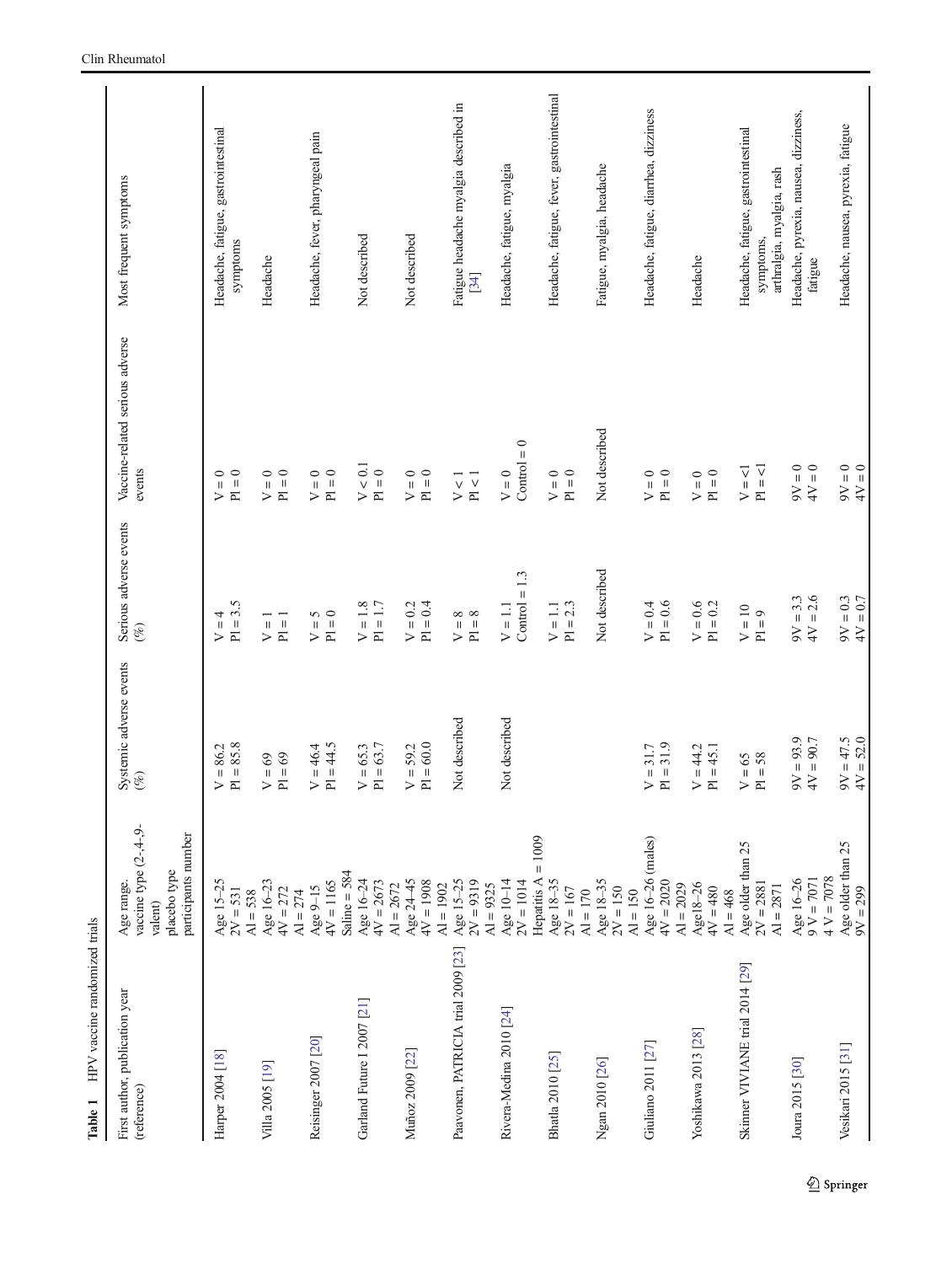| Table 1 (continued)                           |                                                                                        |                  |             |                                                                                          |                                      |
|-----------------------------------------------|----------------------------------------------------------------------------------------|------------------|-------------|------------------------------------------------------------------------------------------|--------------------------------------|
| First author, publication year<br>(reference) | vaccine type $(2-4-9-$<br>participants number<br>placebo type<br>Age range.<br>valent) | $(\%)$           | $(\%)$      | Systemic adverse events Serious adverse events Vaccine-related serious adverse<br>events | Most frequent symptoms               |
| Garland 2015 [32]                             | Age 12-26<br>$4V = 300$                                                                | $V = 59.7$       | $SO = 0.5$  | $9V = 0.2$                                                                               | Headache, pyrexia, nausea, dizziness |
|                                               | $9 = 608$                                                                              | 51.7<br>$P1 = 3$ | $PI = 1.0$  | $PI = 0.3$                                                                               |                                      |
| Van Damme 2016 [33]                           | Saline $=$ 305<br>Age 16-26                                                            | $V = 40.7$       | $0.0 = 0.0$ | $0.0 = \sqrt{6}$                                                                         | headache, lymphadenopathy, pyrexia,  |
|                                               | $9V = 248$<br>$4V = 248$                                                               | $4V = 40.3$      | $4V = 0.0$  | $4V = 0.0$                                                                               | fatigue                              |
| Al aluminum, V vaccine, Pl placebo            |                                                                                        |                  |             |                                                                                          |                                      |

diagnosed with breast cancer 6 months after the third dose of the vaccine [[35](#page-8-0)]. Even after this correction, the death rate difference (13 vs. 3) remains significant  $(p = 0.021)$ .

As already stated [\[36](#page-9-0)], the largest Gardasil randomized double-blind HPV vaccine study contrasted the 9-valent dose vs. the quadrivalent formulation [\[30\]](#page-8-0). The new 9 valent formulation has more than double virus-like particles and aluminum adjuvant than the 4-valent counterpart. The study pre-specified primary end-points were the following: development of high-grade cervical epithelial neoplasia, adenocarcinoma in-situ, cervical cancer, high-grade vulvar intraepithelial neoplasia, high-grade vaginal intraepithelial neoplasia, vulvar cancer, and vaginal cancer. Again, both groups had very similar baseline features. Safety analysis evaluated 7071 women (16 to 26 years of age) immunized with the HPV 9-valent dose vs. 7078 women injected with the quadrivalent HPV formula. Severe (>5 cm) injection site swelling was seen more often in the 9-valent group; 3.8 vs. 1.5% ( $p < 0.01$ ). Vaccine-related systemic events occurred significantly more frequently in the 9-valent group ( $n = 2086$ ) or 29.5%) than those in the 4-valent group ( $n = 1929$  or 27.3%). Our calculated  $p$  value is 0.003. Serious systemic adverse events were more frequent in the 9-valent arm of the study; 233 (3.3%) vs.183 (2.6%) in the quadrivalent arm. Our calculated  $p$  value is 0.0125. Oddly, only two serious adverse events (0%) in each arm of the study were deemed by the investigators to be vaccine-related. In both groups, the most common systemic adverse events related to vaccination (incidence ≥2%) were headache, pyrexia, nausea, dizziness, and fatigue [\[30](#page-8-0)].

We characterize the likelihood to be helped or harmed by the 9-valent HPV vaccine as compared to the 4-valent version. The average number needed to vaccinate with the 9 valent dose to prevent one episode of the pre-specified primary end-points that would not otherwise have been prevented by the 4-valent immunization is 1757 with 95% CI ranging from 131 to infinity. The number needed to harm indicates how many individuals on average need to be vaccinated with the 9-valent dose to cause harm (in this case, a serious adverse event) in one individual who would not otherwise have been harmed by the 4-valent dose. This number is 140 with 95% CI ranging from 79 to 653. Therefore, the likelihood to be helped or harmed by the 9-valent HPV vaccine is 0.07.

#### HPV vaccine adverse events: post-marketing case series

Table [2](#page-4-0) contains case reports and case series of chronic illnesses developing soon after HPV vaccination. Independent case series have described similar clinical features of headache, fatigue, musculoskeletal pain, and orthostatic intolerance symptoms. Nevertheless, this cluster of symptoms was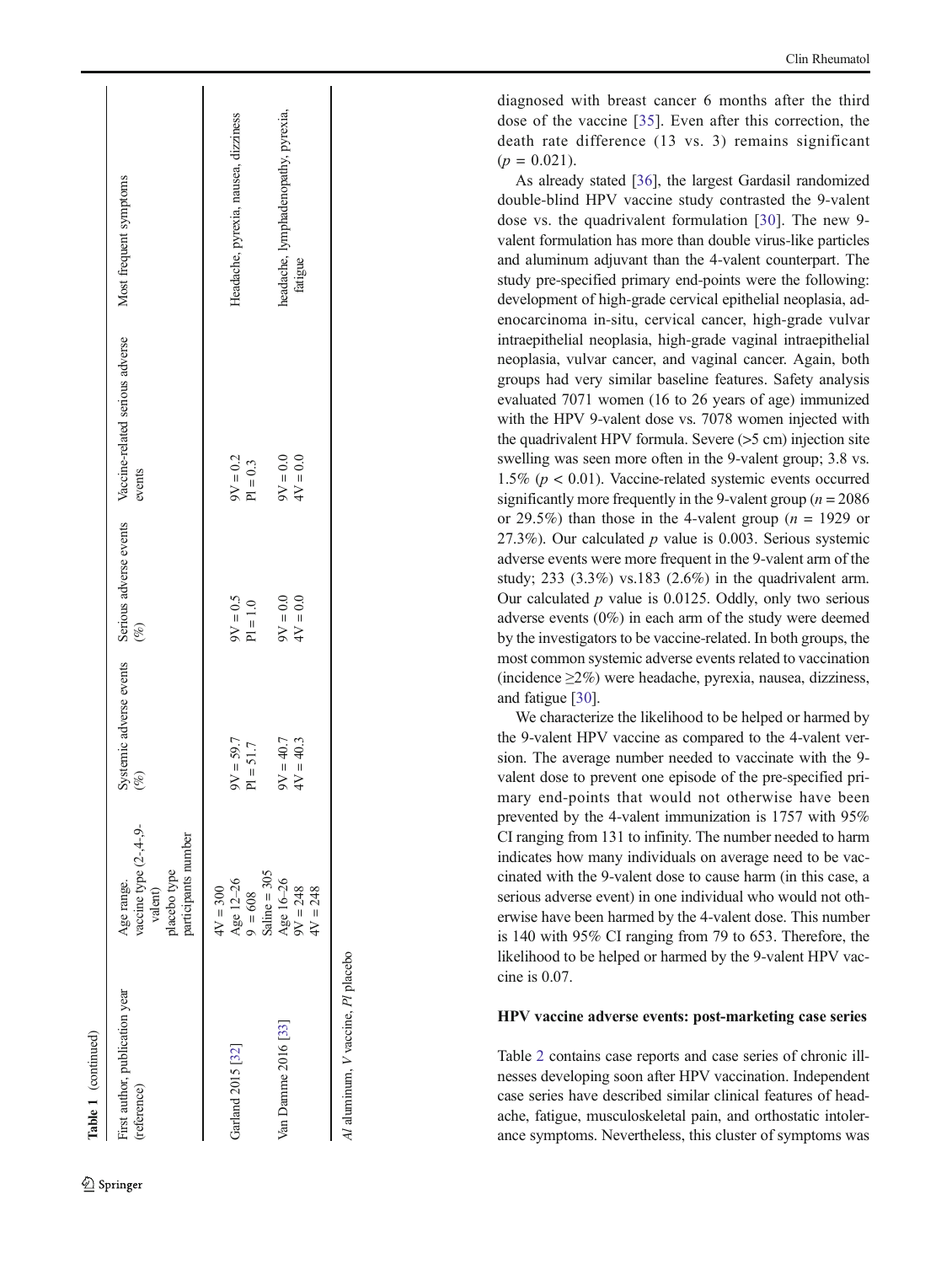<span id="page-4-0"></span>

| Table 2                                          |               | HPV vaccine adverse events. Post-marketing case series |                                                                        |                            |                                                               |                                             |
|--------------------------------------------------|---------------|--------------------------------------------------------|------------------------------------------------------------------------|----------------------------|---------------------------------------------------------------|---------------------------------------------|
| publication (reference)<br>First author, year of | cases         | No. of Main diagnosis                                  | Presenting symptoms                                                    | Outcome                    | Proposed pathogenesis                                         | Other features                              |
| Richards 2012 <sup>[3]</sup>                     |               | CRPS                                                   | Headache, fatigue                                                      | Improved                   | Injection's trauma                                            |                                             |
| Colafrancesco 2013 [4]                           |               | Premature ovarian<br>insufficiency                     | Amenorrhea, nausea, headache, sleep<br>disturbances, arthralgia        | Amenorrhea<br>persisted    | ASIA syndrome                                                 | anti-thyroid antibodies<br>Anti-ovarian and |
| Kinoshita 2014 [5]                               | $\frac{1}{4}$ | CRPS                                                   | Headache, fatigue, limb pain and coldness                              | Not defined                | Peripheral sympathetic nerve<br>dysfunction                   | Limb tremors                                |
| Blitshteyn 2014 [6]                              | ७             | <b>POTS</b>                                            | Dizziness, fatigue, syncope, paresthesias                              | Improved                   | Cross reacting antibodies to<br>autonomic ganglia             | 3/6 patients with small fiber<br>neuropathy |
| Tomljenovic 2014 [7]                             |               | POTS, chronic fatigue<br>syndrome                      | Headache, dizziness, fatigue, myalgias                                 | Remained ill               | ASIA syndrome                                                 | + antinuclear antibodies                    |
| Poddighe 2014 <sup>[8]</sup>                     |               | Functional somatoform<br>disorder                      | Dizziness, dysesthesia, syncope, gait<br>impairment, headache, myalgia | Improved                   | ASIA syndrome                                                 | + anticardiolipin antibodies                |
| Little 2014 [9]                                  |               | Ovarian insufficiency                                  | Secondary amenorrhea                                                   |                            |                                                               |                                             |
| Brinth 2015 [10]                                 | 35            | POTS (21/35), Chronic<br>fatigue syndrome              | Orthostatic intolerance, nausea, headache,<br>fatigue                  | 24/35 remained<br>disabled | Dysautonomia                                                  | Segmental dystonia,<br>neuropathic pain     |
| Martinez-Lavin 2015 [11]                         | 45            | Fibromyalgia (53%)                                     | Fatigue, myalgia, headache                                             | 93% remain<br>disabled     | Dysautonomia, small fiber<br>neuropathy                       | Muscle weakness,<br>dyscognition            |
| Hendrickson 2016 [12]                            |               | <b>CRPS/POTS</b>                                       | Fatigue, stomach pain, arthralgias                                     | Improved                   | Dysautonomia                                                  | Antibodies vs. adrenergic<br>receptors      |
| Palmieri 2016 [13]                               | $\frac{8}{2}$ | ASIA syndrome                                          | Myalgia, vascular skin abnormalities, headache 10/18 disabled          |                            | Cross reactive adaptive immune Memory impairment,<br>response | asthenia                                    |
| Kafaie 2016 [14]                                 |               | Small fiber neuropathy                                 | Generalized pain and paresthesias                                      | Not defined                | Immune mediated phenomena                                     |                                             |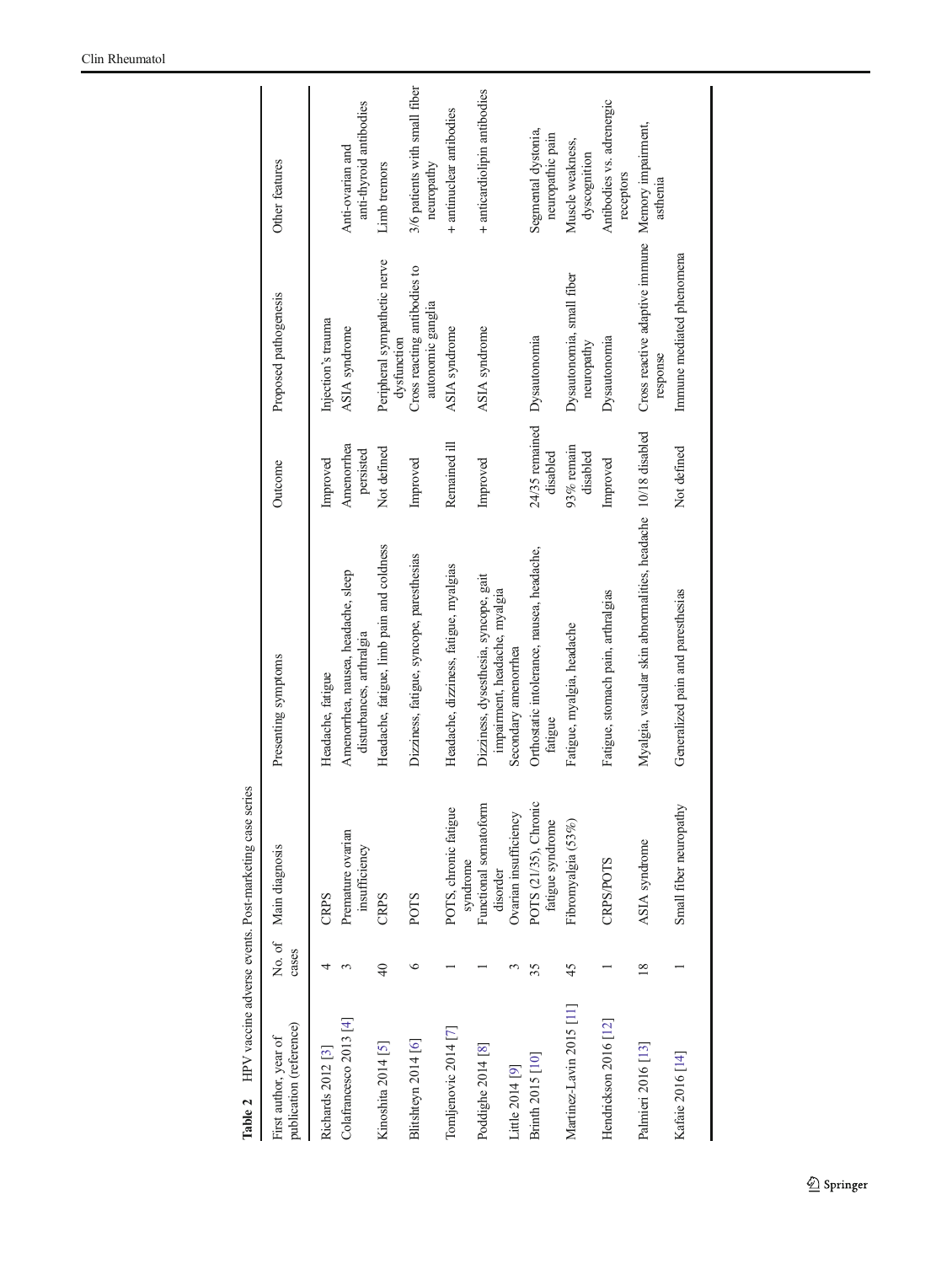<span id="page-5-0"></span>labeled with different diagnoses such as chronic fatigue syndrome/myalgia encephalomyelitis [[7](#page-7-0), [10\]](#page-7-0), postural orthostatic tachycardia syndrome [\[6](#page-7-0), [7](#page-7-0), [10](#page-7-0), [12](#page-8-0)], fibromyalgia [\[11\]](#page-8-0), or complex regional pain syndrome [\[3](#page-7-0), [5\]](#page-7-0). Available followup information disclosed that the vast majority of affected individuals remain disabled. There are case reports of ovarian insufficiency after HPV vaccination [[4,](#page-7-0) [9\]](#page-7-0). Some of these cases also had headache, sleep disturbances, and arthralgia [\[4](#page-7-0)].

#### Post-marketing safety reviews

The United Kingdom Medicines and Healthcare Products Regulatory Agency looked at the UK incidence rate of fatigue syndromes in girls before and after the start of the HPV vaccination campaign. There was no change in the incidence of fatigue syndromes in girls aged 12–20 years after the introduction of the HPV vaccination despite high uptake [[37\]](#page-9-0).

An investigation done in the Valencian Community of Spain contrasted the HPV vaccine adverse events rate vs. other types of vaccines given to girls of similar age. Data included all notification from doctors and nurses to the health authorities between 2007 and 2011. HPV vaccine-related adverse events had an approximate incidence rate of 1 per 1000 inoculations. This incidence was ten times higher than the ones described with other types of vaccines administered to girls of similar age. The authors suggested that this marked difference was due to HPV vaccine bad publicity. Thirty-two percent of the HVP vaccine adverse events were classified as "severe." The most frequent post-HPV vaccination symptoms were dizziness, headache, and syncope [\[38\]](#page-9-0).

Investigators from Alberta Canada identified all reported adverse events after HPV immunization between 2006 and 2014 and all emergency department utilization or hospitalizations within 42 days following HPV vaccination. Approximately 1 of 1000 vaccinees had an adverse event. Allergic reaction, other unusual events, other rash, and pain/swelling were the most frequently coded adverse events. Ten percent of all HPV vaccinated individuals visited a hospital emergency department within 42 days after immunization. The authors did not elaborate on this later finding [\[39\]](#page-9-0).

A US Kaiser Permanent Health System study compared the risk of emergency department visits and hospitalizations during the interval soon after vaccination with risk during a comparison interval more remote from vaccination. The studied population comprised all females ( $n = 189,629$ ) who received one or more doses of HPV vaccine between August 2006 and March 2008. Skin infections during days 1 to 14 postvaccination and syncope on day of vaccination were noted by an independent Safety Review Committee as likely associations with HPV vaccine. The emergency department visit rate was not described [[40](#page-9-0)].

A large Scandinavian hospital-based retrospective analysis found no increased incidence of specific autoimmune, neurological, or thromboembolic disease entities after immunization of adolescent girls with the quadrivalent HPV vaccine [\[41](#page-9-0)].

A meta-analysis of two quadrivalent vaccine studies and eight bivalent vaccine studies conducted in six Asian countries included 4681 individuals receiving HPV vaccine compared to 4524 injected with placebo. The risks of arthralgia (RR at 1.94; 95% CI 1.55–2.43) and myalgia (RR at 1.84; 95% CI 1.61–2.10) were higher in the vaccinated groups than those in the control groups. The risk of overall systemic adverse events in the vaccinated groups was higher than that in the controls (RR at 1.33; 95% CI 1.18–1.50). This metaanalysis did not evaluate serious adverse events [\[42](#page-9-0)].

The Slovenian Adverse Events Following Immunization Registry analyzed the school-based quadrivalent HPV vaccination program from 2009 to 2013. There were 149 quadrivalent HPV vaccine adverse events reported per 100,000 distributed doses. Serious adverse events reports were 8 per 100,000 distributed doses. The most frequent notified events were as follows: fatigue, headache, fever, sleep disorder, dizziness, and syncope [[43](#page-9-0)].

Case series of HPV vaccine adverse events originated from Denmark and other countries, led by the Danish Health and Medicines Authorities in 2015 to ask the European Medicines Agency to give its opinion on whether there is a causal association between HPV vaccines and the two syndromes: complex regional pain syndrome and/or postural orthostatic tachycardia. The agency review found no evidence that the overall occurrence of these illnesses in vaccinated girls was different from that expected in these age groups, even taking into account a variety of possible scenarios for underreporting and reports that did not fully meet diagnostic criteria for these syndromes [\[1\]](#page-7-0).

The World Health Organization has the largest international database of suspected adverse drug reactions (VigiBase). VigiBase used a novel data-driven cluster analysis approach to study HPV vaccine adverse events. All individual case safety reports for HPV vaccines until January 2015 were identified. Cluster analysis revealed reports of adverse events following HPV vaccination that were serious in nature but did not contain explicit diagnoses. The most commonly reported adverse events terms were headache, dizziness, fatigue, and syncope. This cluster of symptoms was more common and more severe in HPV vaccine reports compared with non-HPV vaccine reports for females of similar age [\[44](#page-9-0)].

#### Discussion

This critical review of HPV vaccine randomized controlled trials and post-marketing adverse events case series raises several safety concerns.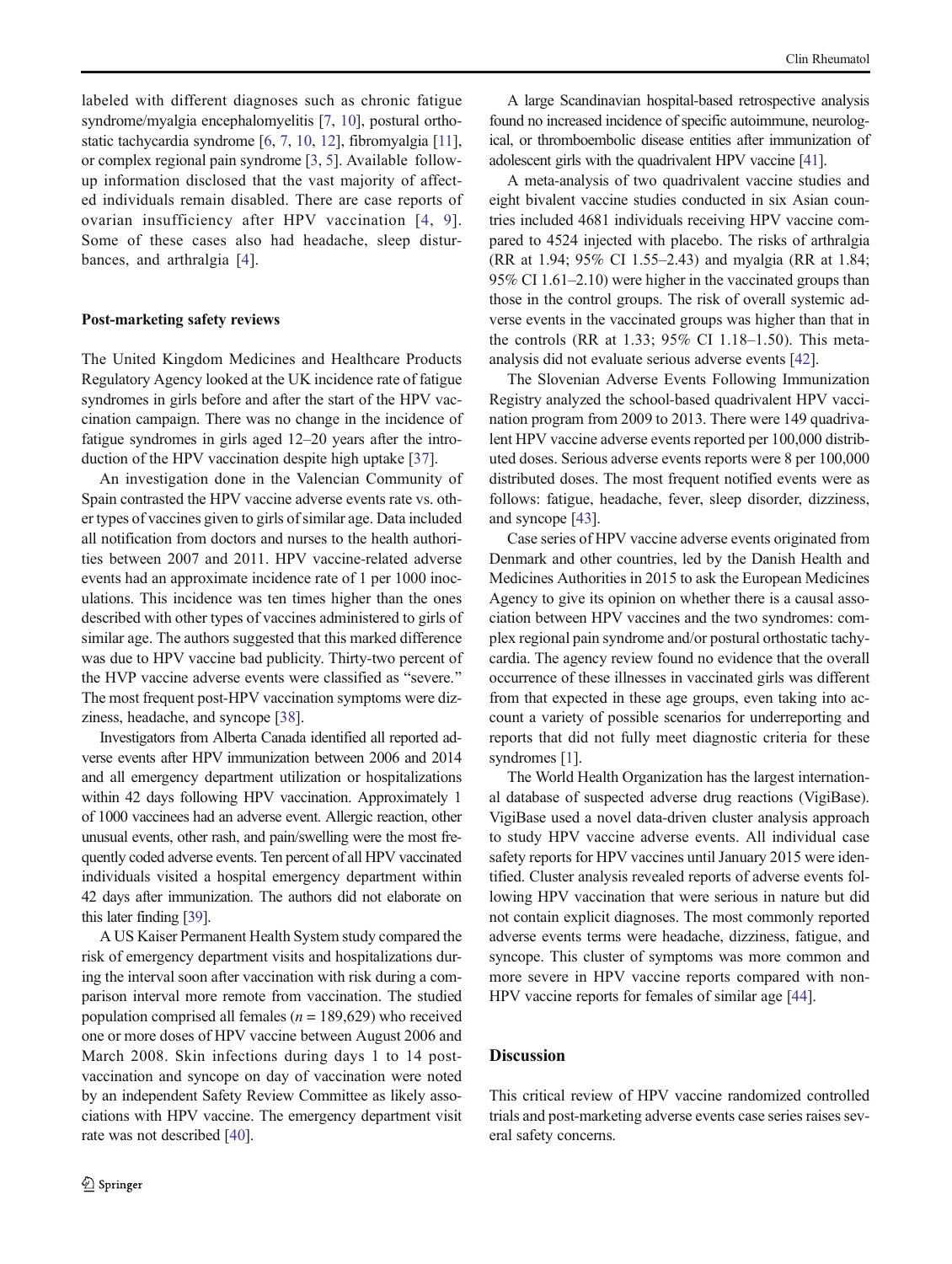1. The lack of inert placebo in the vast majority of prelicensure HPV vaccine randomized studies

The overwhelming majority of randomized HPV vaccine trials did not use inert placebo. They used aluminumcontaining placebo or other aluminum-adjuvanted vaccines. For clinical studies, a placebo is defined as a "pharmaceutically inert substance." This definition cannot be applied to an adjuvant substance. Aluminum adjuvant mechanism of action remains poorly understood and its safety has been questioned. Aluminum adjuvants are known to stimulate TH2 immune response, activate dendritic cells, and activate NLRP3 inflammasome [[45,](#page-9-0) [46](#page-9-0)].

Aluminum adjuvants have been implicated in the development of chronic illnesses such as the autoimmune/ inflammatory syndrome induced by adjuvants (ASIA) syndrome and macrophagic myofasciitis. In 2011, Shoenfeld and Agmon-Levin suggested the name ASIA to a syndrome that may appear after the exposure to an adjuvant substance. Myalgia, muscle weakness, arthralgia, chronic fatigue, and neurological manifestations are the main clinical features of the ASIA syndrome [\[47\]](#page-9-0).

Macrophagic myofasciitis is a multisystem illness that occurs rarely after vaccination, particularly after hepatitis B immunization. The clinical features of chronic macrophagic myofasciitis are myalgia, chronic fatigue, and cognitive impairment among others [\[48\]](#page-9-0). The ASIA syndrome and macrophagic myofascitis symptoms cluster are similar to those reported after HPV vaccination.

2. Large randomized trials disclosed significantly more severe adverse events in the tested HPV vaccine cohort

In randomized double-blind trials, confounding variables are canceled out minimizing the influence of external factors on the results. In large randomized drug trials, the comparison groups are expected to have similar incidence of drugindependent adverse events.

The two relatively small randomized trials testing HPV vaccine against true inert saline placebo revealed a tendency to have more adverse events in the vaccine group. Unfortunately, Reisinger et al. safety analysis lumped boys and girls in a single group even though girls reported more adverse events than boys [\[20\]](#page-8-0).

Two of the largest HPV vaccine randomized trials showed significantly more severe adverse events in the investigated vaccine arm of the study: Compared to aluminum placebo, bivalent HPV immunization was accompanied by significantly more vaccine-related general solicited symptoms during the 7-day post-vaccination period and a statistically significant four-fold increase in death rate [\[29](#page-8-0)]. Compared to the 4 valent formula, the "high dose" 9-valent HPV vaccine was associated to significantly more severe local swelling, more

vaccine-related systemic adverse events, and more serious systemic adverse events [\[30\]](#page-8-0). These disparities suggest that HPV immunization adverse events may be dose-dependent. In contrast to the 9-valent vs. 4-valent group significant difference in serious adverse events, vaccine-related serious adverse events were reported as being 0% in both groups [[30\]](#page-8-0). This incongruity advocates that at least in the 9-valent group, vaccine-related serious adverse events were under-recognized. Furthermore, this large trial disclosed a disturbing 9-valent HPV vaccine number needed to vaccinate/number needed to harm ratio.

The unquestionable statistical results derived from two of the largest HPV vaccine randomized trials must take preeminence over the investigators' judgment ascribing the disproportionate severe adverse events and excessive death rate to external factors. One possible explanation for the apparent severe side-effects under-recognition might be that HPV vaccine adverse reaction may not look as the usual drug-related untoward response. Another possible explanation would be the investigator leniency towards a promising vaccine trial, which would decrease vaccine-related adverse events in both arms of the study.

3. Pooled safety analysis found more post-immunization symptoms in bivalent HPV vaccine vs. hepatitis A vaccine

Pooled analysis of all trials comparing 29,953 healthy girls and women injected with bivalent HPV vaccine vs. hepatitis A vaccine showed significantly more post-immunization symptoms in the HPV vaccine group. This difference was present in all studied age groups [\[34](#page-8-0)].

4. Post-marketing HPV vaccine adverse events case series describe similar cluster of symptoms than those reported in pre-clinical trials

Both pre-licensure randomized trials and postmarketing-independent reports describe similar cluster of adverse events symptoms, namely, headache, fatigue, dizziness, musculoskeletal pain, and gastrointestinal symptoms among others (Tables [1](#page-2-0) and [2\)](#page-4-0). In the postmarketing studies, this cluster of symptoms was labeled with different diagnoses such as complex regional pain syndrome, chronic fatigue syndrome, fibromyalgia, or postural orthostatic tachycardia syndrome. When looking at these diagnoses separately, HPV vaccine safety signals may be diluted. This possible post-marketing HPV vaccine adverse reaction under-recognition is reinforced by the recent WHO VigiBase report [[44\]](#page-9-0). Symptoms clusters of headache and dizziness with either fatigue or syncope were found to be more commonly described, and more severe, in HPV vaccine reports compared with non-HPV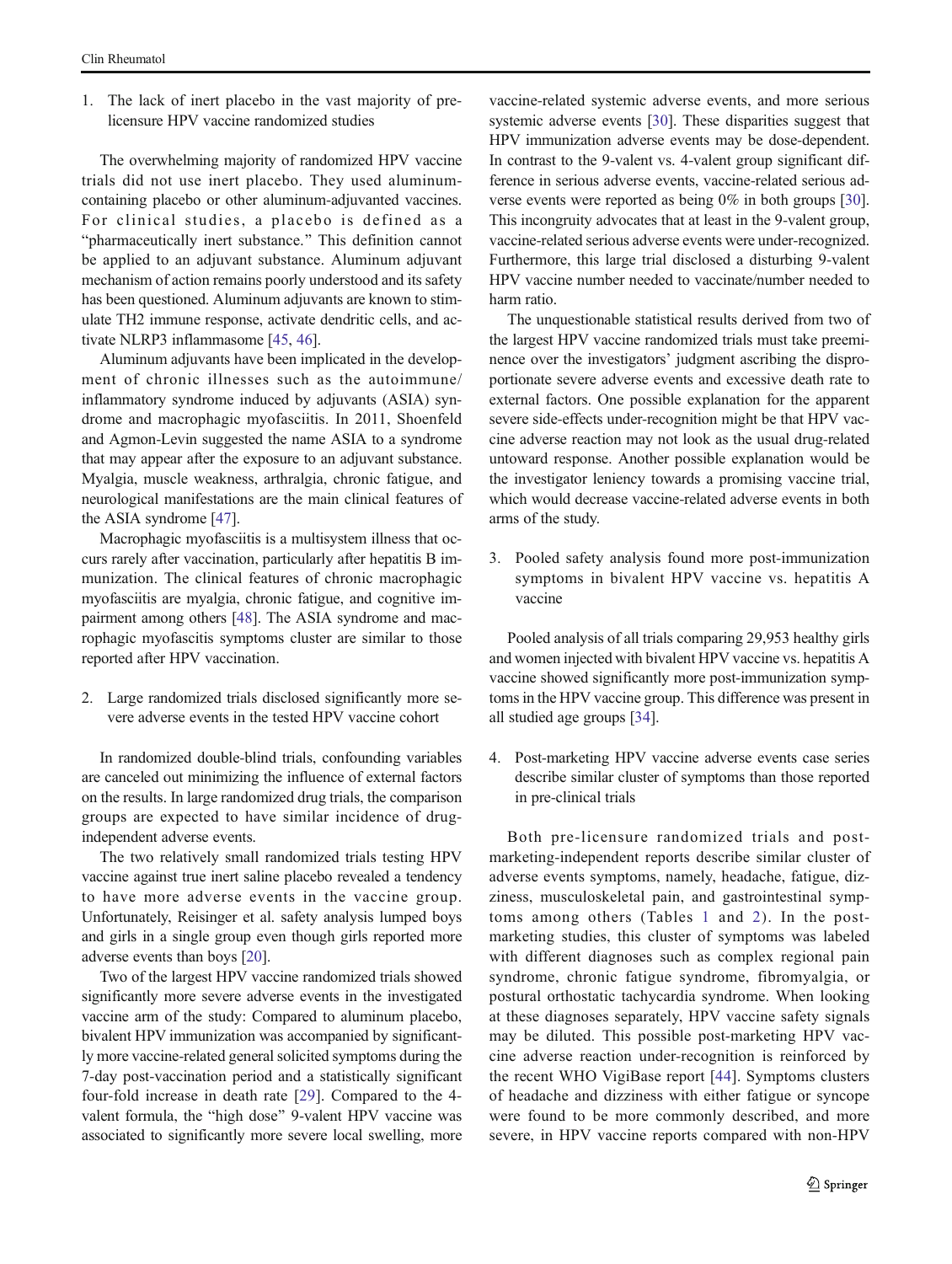<span id="page-7-0"></span>vaccine reports for females of similar age. Only a minority of reports included in these clusters contained specific diagnoses to explain these symptoms.

5. The European Medicines Agency report on HPV vaccine safety looked at specific diagnoses and not at symptoms clusters

The European Medicine Agency investigation found no evidence that the overall rates of complex regional pain syndrome and/or postural orthostatic tachycardia in vaccinated girls were different from expected rates in these age groups [1]. Nevertheless, as recognized in the European Medicine Agency report, there is great variability in the background yearly incidence for these syndromes [\[49](#page-9-0)]. Complex regional pain syndrome and postural orthostatic tachycardia syndrome are difficult to diagnose clinical entities. Many physicians prefer to ignore them or to reject them [[50](#page-9-0)].

6. In-depth analysis of some supportive post-marketing HPV vaccine safety studies discloses disquieting findings

HPV vaccine post-marketing safety studies done in Valencia, Spain, and Alberta, Canada, endorsed HPV vaccine safety. Nevertheless, these investigations contain disquieting findings. It seems perilous to blame "bad press" for the 10 times higher than expected HPV vaccine adverse events notification by Valencian doctors and nurses [\[38\]](#page-9-0). Similarly intriguing is the description of 10% of HPV-vaccinated healthy Canadian girls needing to visit a hospital emergency department within 42 days following HPV immunization [[39\]](#page-9-0).

## HPV vaccine adverse events: possible pathogenetic mechanisms

As already stated, at this stage of knowledge, it seems premature and risky to propose any pathogenetic mechanism linking HPV vaccination to the purported adverse events. Based on our previous fibromyalgia research, we speculate that in susceptible individuals, the HPV virus-like particles and/or aluminum adjuvant may be neurotoxic, damaging the dorsal root ganglia and triggering dysautonomia and small fiber neuropathy [[51\]](#page-9-0). The recent case reports describing antibodies to different autonomic nervous system receptors in patients that became ill after HPV immunization go along with this hypothesis [6, [12\]](#page-8-0).

# Conclusion

Scrutiny of two of the largest randomized trials unveiled significantly more serious adverse events in the investigated HPV vaccine arm of the study. Compared to the 4-valent dose, 9-valent HPV vaccine had significantly more serious adverse events. Considering this statistical difference, the reported 0% incidence of vaccine-related serious adverse events is probably an under-estimation. Nine-valent HPV vaccine has a worrisome number needed to vaccinate/number needed to harm quotient. Nine-valent vs. 4-valent HPV vaccine local and systemic adverse events disparities raise the possibility of a dosedependent untoward effect. Compared to aluminum placebo, the group of individuals receiving the bivalent HPV vaccine had more deaths on follow-up. Pre-clinical randomized trials and independent post-marketing case series describe similar post-HPV immunization symptom clusters.

These findings raise further doubt on HPV vaccine safety.

## Compliance with ethical standards

Disclosures None.

## References

- 1. HPV vaccines: EMA confirms evidence does not support that they cause CRPS or POTS. [http://www.ema.europa.eu/docs/en\\_GB/](http://www.ema.europa.eu/docs/en_GB/document_library/Referrals_document/HPV_vaccines_20/European_Commission_final_decision/WC500196773.pdf) [document\\_library/Referrals\\_document/HPV\\_vaccines\\_20/](http://www.ema.europa.eu/docs/en_GB/document_library/Referrals_document/HPV_vaccines_20/European_Commission_final_decision/WC500196773.pdf) European Commission final decision/WC500196773.pdf. Accessed 5 Mar 2017
- 2. (2017) [Human papillomavirus vaccines: WHO position paper,](https://www.ncbi.nlm.nih.gov/pubmed/28530369) [May 2017.](https://www.ncbi.nlm.nih.gov/pubmed/28530369) Wkly Epidemiol Rec 92:241–68
- 3. Richards S, Chalkiadis G, Lakshman R, Buttery JP, Crawford NW (2012) Complex regional pain syndrome following immunisation. Arch Dis Child 97:913–915
- 4. Colafrancesco S, Perricone C, Tomljenovic L, Shoenfeld Y (2013) Human papilloma virus vaccine and primary ovarian failure: another facet of the autoimmune/inflammatory syndrome induced by adjuvants. Am J Reprod Immunol 70:309–316
- 5. Kinoshita T, Abe RT, Hineno A, Tsunekawa K, Nakane S, Ikeda S (2014) Peripheral sympathetic nerve dysfunction in adolescent Japanese girls following immunization with the human papillomavirus vaccine. Intern Med 53:2185–2200
- 6. Blitshteyn S (2014) Postural tachycardia syndrome following human papillomavirus vaccination. Eur J Neurol 21:135–139
- 7. Tomljenovic L, Colafrancesco S, Perricone C, Shoenfeld Y (2014) Postural orthostatic tachycardia with chronic fatigue after HPV vaccination as part of the "autoimmune/auto-inflammatory syndrome induced by adjuvants": case report and literature review. J Investig Med High Impact Case Rep 2:2324709614527812
- 8. Poddighe D, Castelli L, Marseglia GL, Bruni PA (2014) Sudden onset of a pseudo-neurological syndrome after HPV-16/18 AS04-adjuvated vaccine: might it be an autoimmune/ inflammatory syndrome induced by adjuvants (ASIA) presenting as a somatoform disorder? Immune Res 60:236–246. doi: [10.1007/s12026-014-8575-3](http://dx.doi.org/10.1007/s12026-014-8575-3)
- 9. Little DT, Ward HR (2014) Adolescent premature ovarian insufficiency following human papillomavirus vaccination: a case series seen in general practice. J Investig Med High Impact Case Rep 4:1–12
- 10. Brinth L, Theibel AC, Pors K, Mehlsen J (2015) Suspected side effects to the quadrivalent human papilloma vaccine. Dan Med J 62:A5064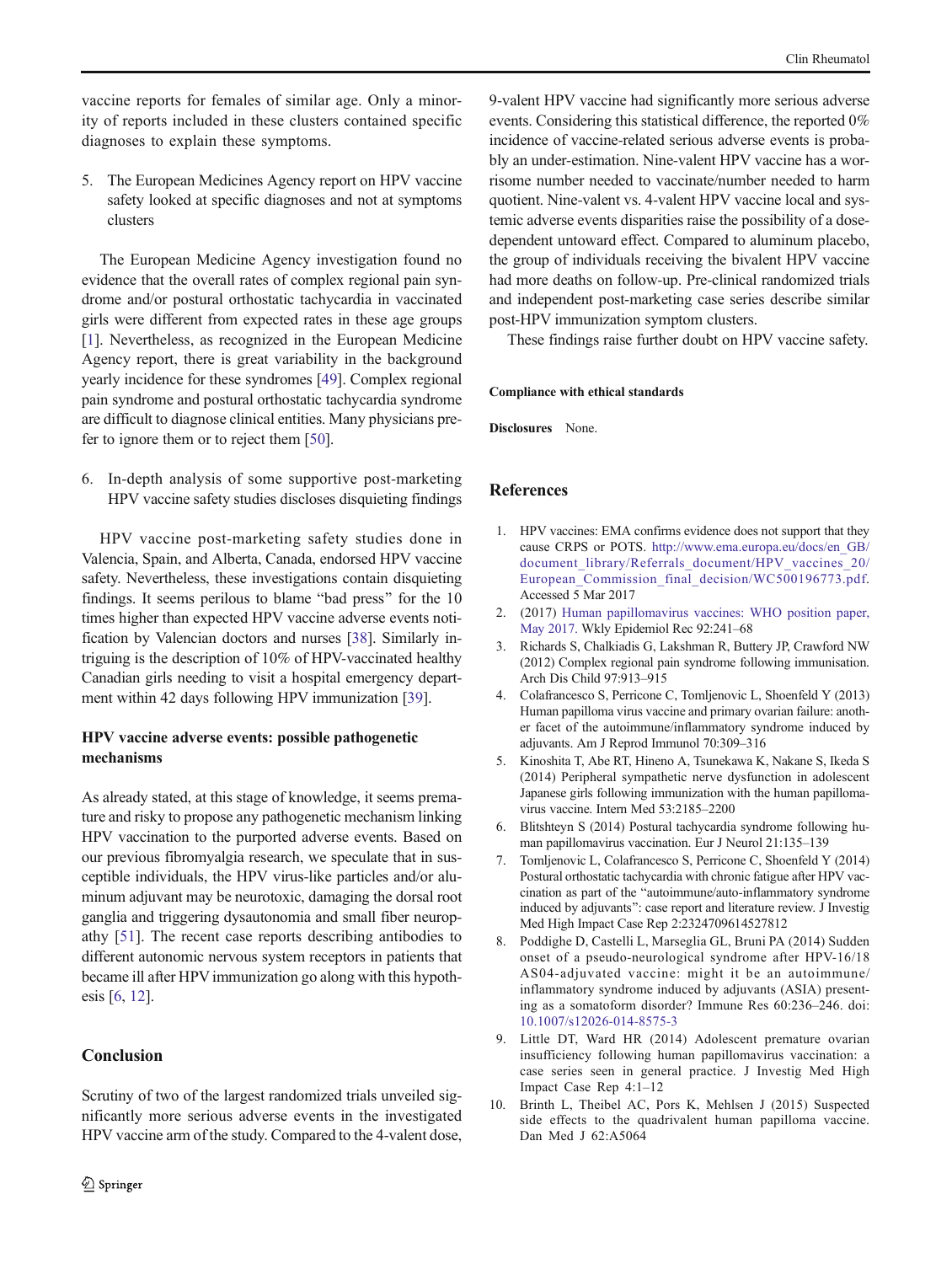- <span id="page-8-0"></span>11. Martínez-Lavín M, Martínez-Martínez LA, Reyes-Loyola P (2015) HPV vaccination syndrome. A questionnaire-based study. Clin Rheumatol 34:1981–1983
- 12. Hendrickson JE, Tormey CA (2016) Human papilloma virus vaccination and dysautonomia: considerations for autoantibody evaluation and HLA typing. Vaccine 34:4468
- 13. Palmieri B, Poddighe D, Vadalà M, Laurino C, Carnovale C, Clementi E (2017) Severe somatoform and dysautonomic syndromes after HPV vaccination: case series and review of literature. Immunol Res 65:106–116
- 14. Kafaie J, Kim M, Krause E (2016) Small fiber neuropathy following vaccination. J Clin Neuromuscul Dis 18:37–40
- 15. Statens Serum Institut. Available at: [http://www.ssi.dk/](http://www.ssi.dk/Smitteberedskab/Sygdomsovervaagning/VaccinationSurveillance.aspx?vaccination=5&xaxis=Cohort&sex=0&landsdel=100&show=Graph&datatype=Vaccination&extendedfilters=True%23HeaderText) [Smitteberedskab/Sygdomsovervaagning/VaccinationSurveillance.](http://www.ssi.dk/Smitteberedskab/Sygdomsovervaagning/VaccinationSurveillance.aspx?vaccination=5&xaxis=Cohort&sex=0&landsdel=100&show=Graph&datatype=Vaccination&extendedfilters=True%23HeaderText) [aspx?vaccination=5&xaxis=Cohort&sex=0&landsdel=](http://www.ssi.dk/Smitteberedskab/Sygdomsovervaagning/VaccinationSurveillance.aspx?vaccination=5&xaxis=Cohort&sex=0&landsdel=100&show=Graph&datatype=Vaccination&extendedfilters=True%23HeaderText) [100&show=Graph&datatype=Vaccination&extendedfilters=](http://www.ssi.dk/Smitteberedskab/Sygdomsovervaagning/VaccinationSurveillance.aspx?vaccination=5&xaxis=Cohort&sex=0&landsdel=100&show=Graph&datatype=Vaccination&extendedfilters=True%23HeaderText) [True#HeaderText](http://www.ssi.dk/Smitteberedskab/Sygdomsovervaagning/VaccinationSurveillance.aspx?vaccination=5&xaxis=Cohort&sex=0&landsdel=100&show=Graph&datatype=Vaccination&extendedfilters=True%23HeaderText). Accessed 3 May 2017
- 16. Food and Drug Administration. Approved products. Human papillomavirus vaccine. Available at: [https://www.fda.gov/](https://www.fda.gov/biologicsbloodvaccines/vaccines/approvedproducts/ucm172678.htm) [biologicsbloodvaccines/vaccines/approvedproducts/ucm172678.](https://www.fda.gov/biologicsbloodvaccines/vaccines/approvedproducts/ucm172678.htm) [htm.](https://www.fda.gov/biologicsbloodvaccines/vaccines/approvedproducts/ucm172678.htm) Accessed 2 May 2017
- 17. Food and Drug Administration. Safety Medwatch. Available at: [http://www.fda.gov/safety/medwatch/howtoreport/ucm053087.](http://www.fda.gov/safety/medwatch/howtoreport/ucm053087.htm) [htm](http://www.fda.gov/safety/medwatch/howtoreport/ucm053087.htm). Accessed 16 Apr 2017
- 18. Harper DM, Franco EL, Wheeler C, Ferris DG, Jenkins D, Schuind A, Zahaf T, Innis B, Naud P, De Carvalho NS, Roteli-Martins CM, Teixeira J, Blatter MM, Korn AP, Quint W, Dubin G (2004) Efficacy of a bivalent L1 virus-like particle vaccine in prevention of infection with human papillomavirus types 16 and 18 in young women: a randomised controlled trial. Lancet 364:1757–1765
- 19. Villa LL, Costa RL, Petta CA, Andrade RP, Ault KA, Giuliano AR, Wheeler CM, Koutsky LA, Malm C, Lehtinen M, Skjeldestad FE, Olsson SE, Steinwall M, Brown DR, Kurman RJ, Ronnett BM, Stoler MH, Ferenczy A, Harper DM, Tamms GM, Yu J, Lupinacci L, Railkar R, Taddeo FJ, Jansen KU, Esser MT, Sings HL, Saah AJ, Barr E (2005) Prophylactic quadrivalent human papillomavirus (types 6, 11, 16, and 18) L1 virus-like particle vaccine in young women: a randomised double-blind placebo-controlled multicentre phase II efficacy trial. Lancet Oncol 6:271–278
- 20. Reisinger KS, Block SL, Lazcano-Ponce E, Samakoses R, Esser MT, Erick J, Puchalski D, Giacoletti KE, Sings HL, Lukac S, Alvarez FB, Barr E (2007) Safety and persistent immunogenicity of a quadrivalent human papillomavirus types 6, 11, 16, 18 L1 virus-like particle vaccine in preadolescents and adolescents: a randomized controlled trial. Pediatr Infect Dis J 26:201–209
- 21. Garland SM, Hernandez-Avila M, Wheeler CM, Perez G, Harper DM, Leodolter S, Tang GW, Ferris DG, Steben M, Bryan J, Taddeo FJ, Railkar R, Esser MT, Sings HL, Nelson M, Boslego J, Sattler C, Barr E, Koutsky LA (2007) Quadrivalent vaccine against human papillomavirus to prevent anogenital diseases. N Engl J Med 356:1928–1943
- 22. Muñoz N, Manalastas R Jr, Pitisuttithum P, Tresukosol D, Monsonego J, Ault K, Clavel C, Luna J, Myers E, Hood S, Bautista O, Bryan J, Taddeo FJ, Esser MT, Vuocolo S, Haupt RM, Barr E, Saah A (2009) Safety, immunogenicity, and efficacy of quadrivalent human papillomavirus (types 6, 11, 16, 18) recombinant vaccine in women aged 24-45 years: a randomised, doubleblind trial. Lancet 373:1949–1957
- 23. Paavonen J, Naud P, Salmerón J, Wheeler CM, Chow SN, Apter D, Kitchener H, Castellsague X, Teixeira JC, Skinner SR, Hedrick J, Jaisamrarn U, Limson G, Garland S, Szarewski A, Romanowski B, Aoki FY, Schwarz TF, Poppe WA, Bosch FX, Jenkins D, Hardt K, Zahaf T, Descamps D, Struyf F, Lehtinen M, Dubin G, HPV PATRICIA Study Group (2009) Efficacy of human papillomavirus (HPV)-16/18 AS04-adjuvanted vaccine against cervical infection and precancer caused by oncogenic HPV types (PATRICIA): final

analysis of a double-blind, randomised study in young women. Lancet 374:301–314

- 24. Medina DM, Valencia A, de Velasquez A, Huang LM, Prymula R, García-Sicilia J, Rombo L, David MP, Descamps D, Hardt K, Dubin G (2010) Safety and immunogenicity of the HPV-16/18 AS04-adjuvanted vaccine: a randomized, controlled trial in adolescent girls. J Adolesc Health 46:414–421
- 25. Bhatla N, Suri V, Basu P, Shastri S, Datta SK, Bi D, Descamps DJ, Bock H (2010) Immunogenicity and safety of human papillomavirus-16/18 AS04-adjuvanted cervical cancer vaccine in healthy Indian women. J Obstet Gynaecol Res 36:123–132
- 26. Ngan HY, Cheung AN, Tam KF, Chan KK, Tang HW, Bi D, Descamps D, Bock HL (2010) Human papillomavirus-16/18 AS04-adjuvanted cervical cancer vaccine: immunogenicity and safety in healthy Chinese women from Hong Kong. Hong Kong Med J 16:171–179
- 27. Giuliano AR, Palefsky JM, Goldstone S, Moreira ED Jr, Penny ME, Aranda C, Vardas E, Moi H, Jessen H, Hillman R, Chang YH, Ferris D, Rouleau D, Bryan J, Marshall JB, Vuocolo S, Barr E, Radley D, Haupt RM, Guris D (2011) Efficacy of quadrivalent HPV vaccine against HPV infection and disease in males. N Engl J Med 364:401–411
- 28. Yoshikawa H, Ebihara K, Tanaka Y, Noda K (2013) Efficacy of quadrivalent human papillomavirus (types 6, 11, 16 and 18) vaccine (GARDASIL) in Japanese women aged 18-26 years. Cancer Sci 104:465–472
- 29. Skinner SR, Szarewski A, Romanowski B, Garland SM, Lazcano-Ponce E, Salmerón J, Del Rosario-Raymundo MR, Verheijen RH, Quek SC, da Silva DP, Kitchener H, Fong KL, Bouchard C, Money DM, Ilancheran A, Cruickshank ME, Levin MJ, Chatterjee A, Stapleton JT, Martens M, Quint W, David MP, Meric D, Hardt K, Descamps D, Geeraerts B, Struyf F, Dubin G (2014) Efficacy, safety, and immunogenicity of the human papillomavirus 16/18 AS04 adjuvanted vaccine in women older than 25 years: 4-year interim follow-up of the phase 3, double-blind, randomised controlled VIVIANE study. Lancet 84:2213–2227
- 30. Joura EA, Giuliano AR, Iversen OE, Bouchard C, Mao C, Mehlsen J, Moreira ED Jr, Ngan Y, Petersen LK, Lazcano-Ponce E, Pitisuttithum P, Restrepo JA, Stuart G, Woelber L, Yang YC, Cuzick J, Garland SM, Huh W, Kjaer SK, Bautista OM, Chan IS, Chen J, Gesser R, Moeller E, Ritter M, Vuocolo S, Luxembourg A (2015) A 9-valent HPV vaccine against infection and intraepithelial neoplasia in women. N Engl J Med 372:711–723
- 31. Vesikari T, Brodszki N, van Damme P, Diez-Domingo J, Icardi G, Petersen LK, Tran C, Thomas S, Luxembourg A, Baudin MA (2015) Randomized, double-blind, phase III study of the immunogenicity and safety of a 9-valent human papillomavirus L1 viruslike particle vaccine (V503) versus Gardasil® in 9-15-year-old girls. Pediatr Infect Dis J 34:992–998
- 32. Garland SM, Cheung TH, McNeill S, Petersen LK, Romaguera J, Vazquez-Narvaez J, Bautista O, Shields C, Vuocolo S, Luxembourg A (2015) Safety and immunogenicity of a 9-valent HPV vaccine in females 12-26 years of age who previously received the quadrivalent HPV vaccine. Vaccine 33:6855-6864
- 33. Van Damme P, Meijer CJ, Kieninger D, Schuyleman A, Thomas S, Luxembourg A, Baudin M (2016) A phase III clinical study to compare the immunogenicity and safety of the 9-valent and quadrivalent HPV vaccines in men. Vaccine 34:4205–4212
- 34. Descamps D, Hardt K, Spiessens B, Izurieta P, Verstraeten T, Breuer T, Dubin G (2009) Safety of human papillomavirus (HPV)-16/18 AS04-adjuvanted vaccine for cervical cancer prevention: a pooled analysis of 11 clinical trials. Hum Vaccin 5:332–340
- 35. Wheeler CM, Skinner SR, Del Rosario-Raymundo MR, Garland SM, Chatterjee A, Lazcano-Ponce E, Salmerón J, McNeil S, Stapleton JT, Bouchard C, Martens MG, Money DM, Quek SC,